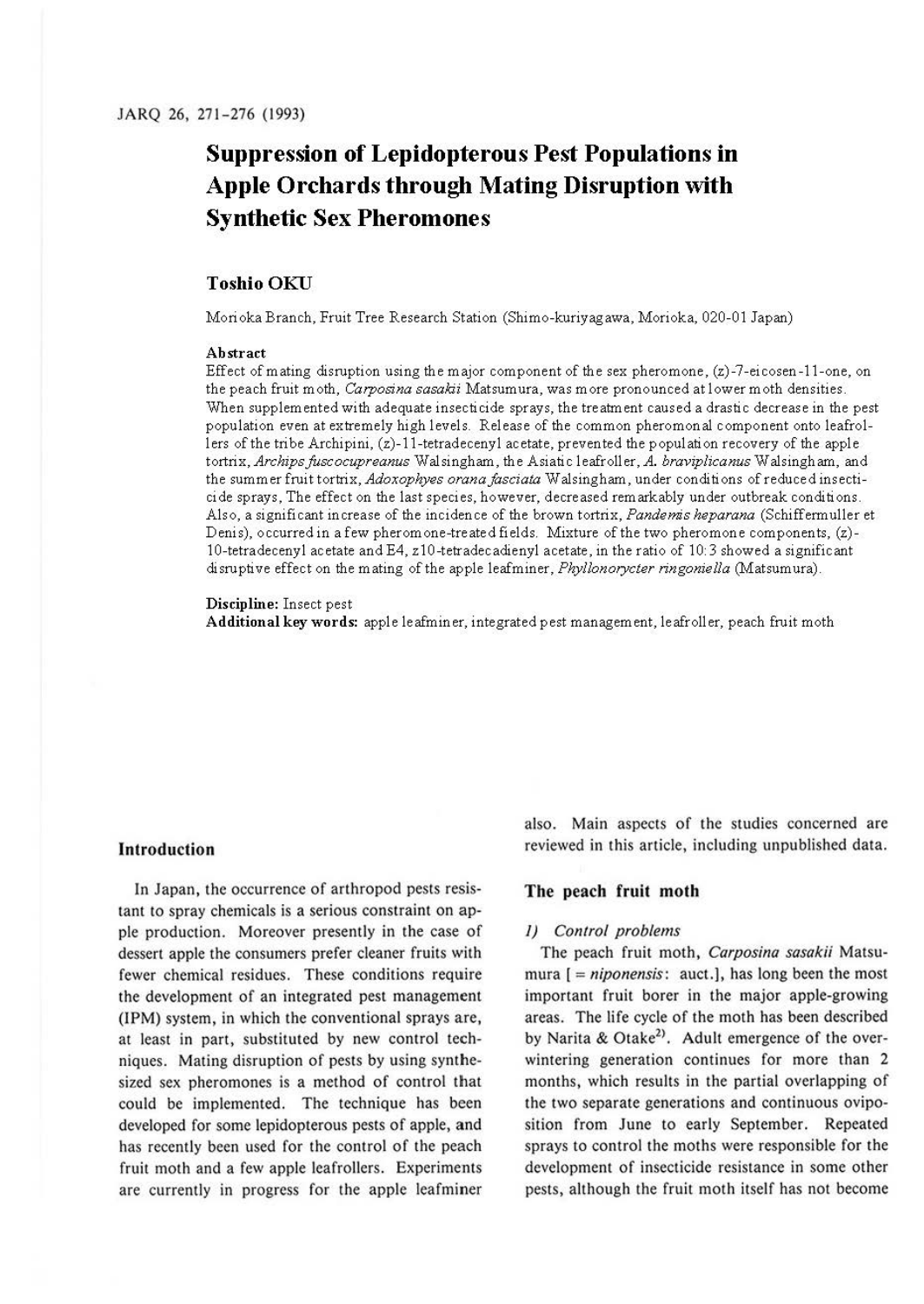resistant to the chemicals yet<sup>4)</sup>.

#### *2) Synthetic pheromone*

Among the pheromone components of the peach fruit moth, the major one, (z)-7-eicosen-11-one, alone attracts male moths<sup>4)</sup>. It is also effective in the mating disruption against the pest, without enhancement of the effect by the addition of the minor element,  $(z)$ -7-nonadecen-11-one<sup>5)</sup>. The role of the minor component is still unknown. Thus, only the major clement was employed as 'peachflure' for practical use. Two types of pheromone dispensers are available for mating disruption; a capillary tube made of polyethylene coniaining more than 35 mg of the synthesized pheromone for hanging on, and a paste containing it at the rate of 1.8% for sticking on branches. Unless otherwise stated, the data on the control effect given later are based on the tube-type material, from which the pheromone can be released at a steady rate for 2 months or more.

#### J) *Method for field evaluation*

The peach fruit moth adult showed a limited response to optical and chemical attractants<sup>2</sup>). Catches by pheromone traps were substantially prevented by the disruption treatment, irrespective of the levels of the control<sup>5)</sup>. Tethered females were of limited significance for the evaluation of the disruption effect, as their mating rate was unexpectedly low in untreated plots $\frac{1}{2}$  and the effect could only be evaluated by direct examination of larval attacks

## on fruits.

### *4) Control effect*

Pheromone-trap catches revealed that the synthetic pheromone can be continuously distributed over the field, if it is released at a rate of more than 300 mg per day from 1,000 to 1,500 points per ha with some addition to the periphery of the treated orchard<sup>6)</sup>. Field trials of the peach fruit moth control were undertaken along this line.

Fig. 1 shows some of the results obtained under convemional sprays in small plots of approximately 0.5 ha in Fukushima Prefecture<sup>7)</sup>. Comparison of the population trend between the treated and untreated plots indicated that the mating disruption reduced the fruit moth population by about 75% on an average for the 3-ycar results. A similar estimate was provided based on questionnaires prepared for farmers who participated in another trial covering an area of 15 ha. The paste-type dispenser was similarly effective in the same experiment.

Besides, a series of tests was cominued for a period of 7 years in a European pear orchard of a few ha in the vicinity of Morioka<sup>5</sup>. The overall results are illustrated in Fig. 2. Suppression of the moth abundance was not achieved by the disruption alone and with 1 or 2 sprays at the initial high population levels. However, the same pheromone treatment in combination with 4 well-timed sprays was able to cause a drastic population decrease, which was followed thereafter by a subsequent decrease with



Fig. 1. Annual change in the number of larval exit holes of the peach fruit moth on harvcsied apple fruits in treated and untreated plots with pheromone for mating disruption at Fukushima

Conventional sprays were applied over the test period. In orchard B, plots were exchanged with each other in 1983. Source: Sato (1986)<sup>7)</sup>.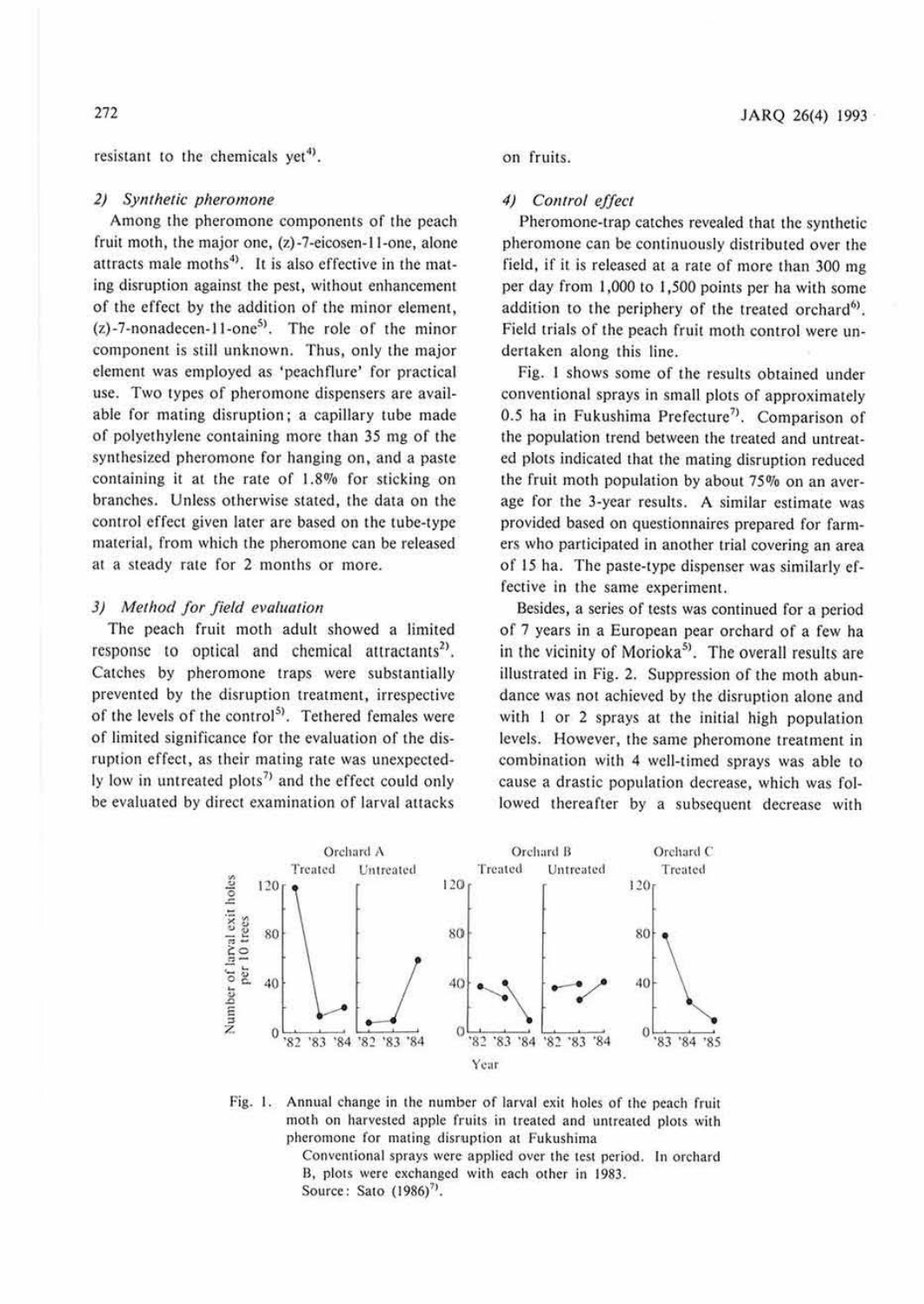



Number of larvae is indicated in a logarithmic scale. The annual population was estimated based on the total number of exit holes on fruits and of larvae left within them at harvest. See the text for the arrow. Source: Oku et al. (1989)<sup>5)</sup>.

reduced sprays. In the final trial, half of the orchard was kept unsprayed. Although the fruit injury slightly increased there (indicated by an arrow in Fig. 2), the resumption of infestation was restricted to some of the outermost trees.

These and some other results suggested that the control effect may be more conspicuous at lower moth densities and could be stabilized by simultaneous treatment over a wide area, especially if well protected from the wind. This technique has been used in combination with conventional sprays to improve the peach fruit moth control in commercial orchards<sup>4)</sup>. Some local associations of farmers plan to reduce the frequency of sprays by the introduction of simultaneous mating disruption for the fruit moth and for the leafrollers (see the next section).

# Apple leaf-rollers

## 1) Control problems

Recently, major apple leafrollers in Japan have been limited to the tribe Archipini, Tortricidae, including the summer fruit tortrix, Adoxophyes orana fasciata Walsingham, the apple tortrix, Archips fuscocupreanus Walsingham, the Asiatic leafroller, A. breviplicanus Walsingham, and the brown tortrix, Pandemis heparana (Denis et Schiffermuller). Their seasonal occurrence has been described by Oku<sup>3)</sup>. Local populations of the former two species have developed a resistance to some spray chemicals recently. The larvae of the apple tortrix are active around the apple blooming period when insecticide sprays against them are avoided for the safety of the pollinators.

## 2) Synthetic pheromone

A multi-component pheromone material has been used for the control of the summer fruit tortrix in Europe<sup>1)</sup>. In Japan, on the other hand, the single component, (z)-11-tetradecenyl acetate, is utilized for simultaneous mating distruption of two leafrollers, Adoxophyes sp. and Homona magnanima Diakonoff, in tea plantations<sup>12)</sup>. As this substance is a common component of the sex pheromones to the leafrollers of the tribe Archipini, the possibility of applying the same control material as that used in tea plantations, 'tetradecenylacetate', for the control of the apple leafrollers was considered. The tubetype dispenser which contains 80 mg of the synthesized pheromone component releases it steadily for 2 months or more.

# 3) Methods for field evaluation

Pheromone-trap catches and mating rate of tethered females were of limited significance in the evaluation of the control efficacy for these apple leafrollers, as in the case of the peach fruit moth. As the apple tortrix is univoltine and lays eggs on the trunk and branches<sup>3</sup>, reliable estimates for the disruption effect can be obtained by the annual changes in the number of egg-masses in experimental plots.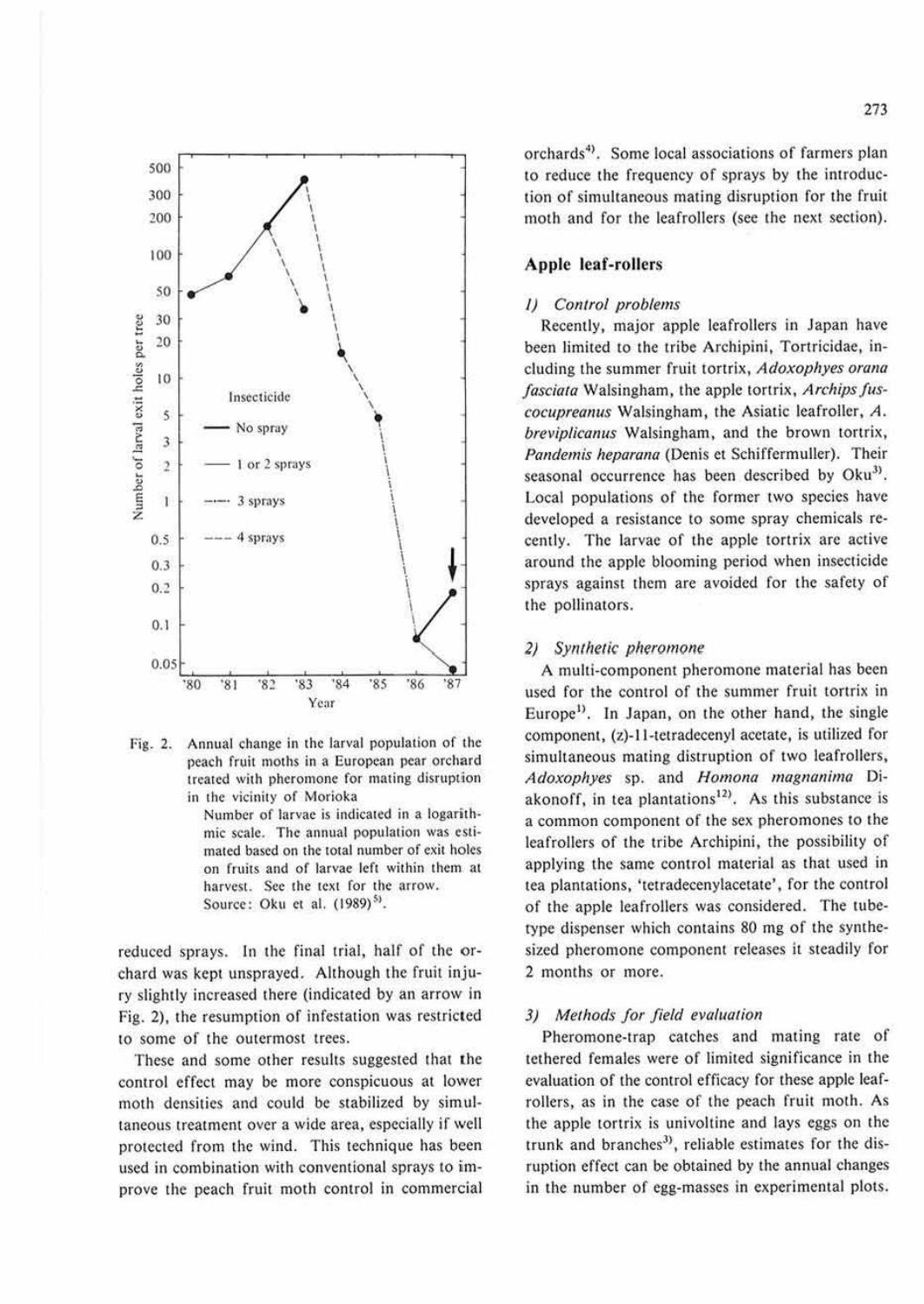| Year of<br>treatment | Plot                   | No. of trees<br>examined | No. of egg-masses <sup>e)</sup> |     |                        |
|----------------------|------------------------|--------------------------|---------------------------------|-----|------------------------|
|                      |                        |                          | (A)                             | (B) | $(B) + (A) \times 100$ |
| 1990<br>---          | Treated <sup>b)</sup>  | 198                      | 1,906                           | 95  | 5.0                    |
|                      | Untreated              | 90                       | 32                              | 46  | 143.8                  |
| 1991                 | Treated <sup>c)</sup>  | 372                      | 105                             |     | 3.8                    |
|                      | Untreated              | 195                      | 95                              | 169 | 177.9                  |
| 1992                 | Treated <sup>d</sup> ) | 174                      | 137                             | 29  | 21.4                   |
|                      | Untreated              | 196                      | 169                             | 123 | 72.8                   |

Table 1. Annual change in the number of egg-masses of the apple tortrix in treated and untreated plots with pheromone for mating disruption at Morioka<sup>a)</sup>

a): Tube-type dispensers were applied 10 the 'treated' plot from mid-May 10 mid-June. Two plots were not subjected to effective spray for the leafroller. Source: Oku & Ohira (unpublished).

b): 3 ha, with 1,500 dispensers/ha.

c): 3 ha, with 1,000 dispensers/ha.

d) : 1.2 ha, with 1,000 dispensers/ha.

e): (A); Before treatment, (B); After treatment.

Molasses-trap attracted the female moths after mating, and enabled to estimate the mating period.

For the other polyvoltine leafrollers, egg-mass counting was very difficult, as they oviposit on leaves. Evaluation of their control can solely be based on the numbers of shoots and fruits damaged.

#### *4) Control effect*

In tea fields, lcafroller adults are active immediately above the crown. This open condition requires a very large number of dispensers, more than 4,000 per ha, for effective control. Adults of the apple leafrollers, in contrast, become active within the treecrown, and only 1,000 to 1,500 dispensers per ha afford an adequate distribution of the released pheromone. Some results in the leafroller control **are**  described below based on unpublished data.

At Morioka, the late-spring treatment clearly reduced the number of egg-masses laid by the apple tortrix during the current summer (Table I). Female moth catches by molasses-traps in the pheromonetreated plots were delayed by about one week, as compared with those in the untreated plots (Fig. 3). In captivity, the delay of mating for such a period resulted in a considerable decrease of egg deposition by the female moths. The control effect in the field could be substantiated not only by the complete prevention of mating but also by its delay.

Trials for the control of polyvoltine leafrollers have been carried out under different spray conditions in several prefectures. Mating disruption without or with only one effective spray prevented





an appreciable increase in the incidence of the summer fruit tortrix over one season, when the initial population was relatively low. Under outbreak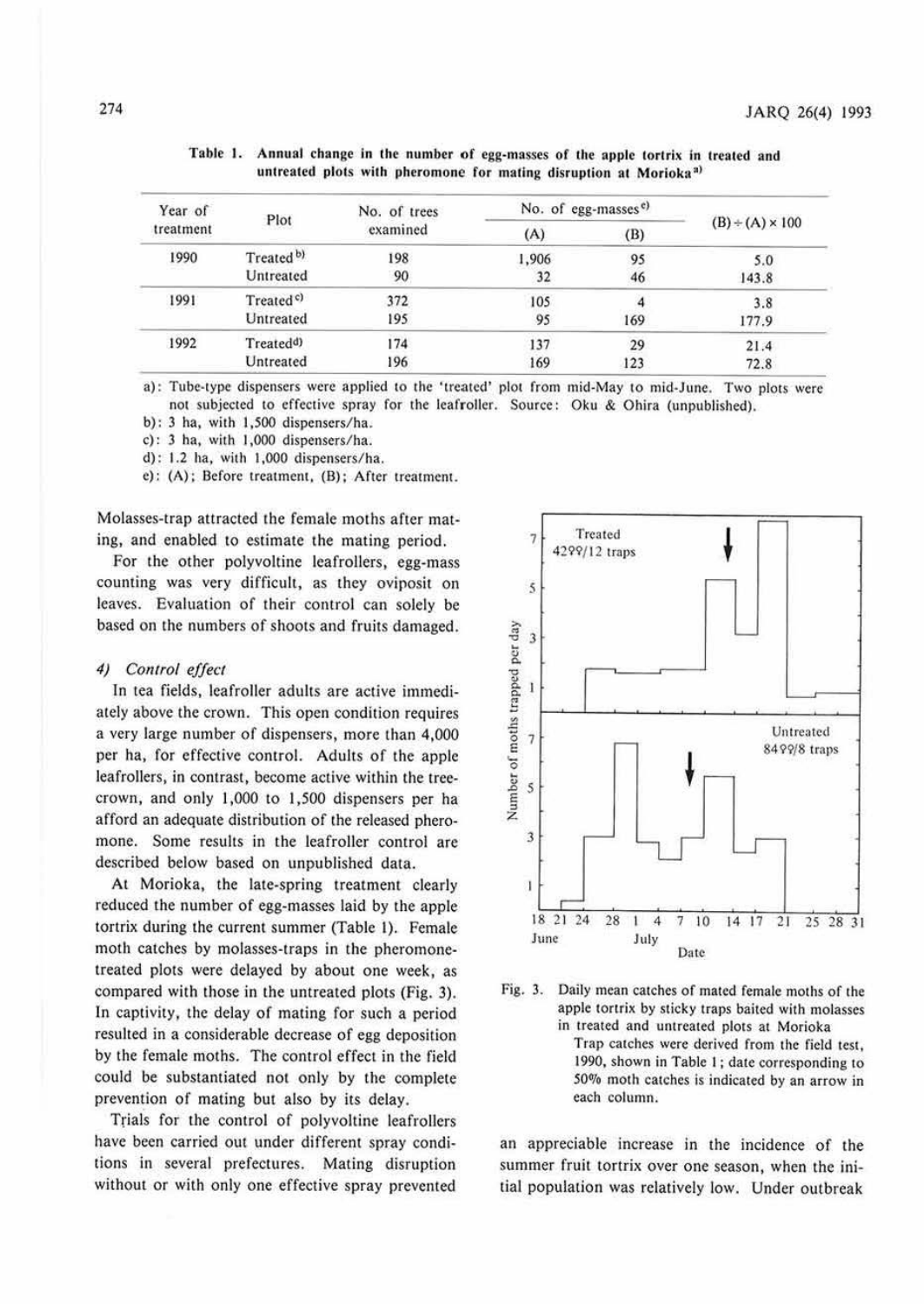| Test  | Plot      | Spray           | Rate of injury (%)       |                     | Leafroller |
|-------|-----------|-----------------|--------------------------|---------------------|------------|
|       |           |                 | Shoot <sup>b)</sup>      | Fruit <sup>c)</sup> | population |
| No. 1 | Treated A | Conventional    | 29.0                     | 15.0                | High       |
|       | Treated B | Conventional    | 31.7                     | 15.0                | High       |
|       | Untreated | Conventional    | 29.7                     | 16.5                | High       |
| No. 2 | Treated   | Conventional    | $\overline{\phantom{a}}$ | 5.9                 | Medium     |
|       | Untreated | No insecticides | $\blacksquare$           | 5.4                 | Medium     |

Table 2. Larval injuries of the summer fruit tortrix in treated and untreated plots with pheromone for mating disruption in Akita Prefecture<sup>a)</sup>

a): 1,500 dispensers of tube-type/ha were applied to the 'treated' plots in late May.

Source: Takahashi (unpublished).

b): On July 3, 50 shoots from 6 trees/plot were examined.

c): At harvest, more than 600 fruits from 3 central trees/plot were examined.

conditions, however, the disruption treatment did not enable to control the larval attacks, even when combined with conventional sprays (Table 2). Although the resistance of the local moth population to the sprayed chemicals may have been responsible for this failure of control, it accounted only partially for the phenomenon observed and the disruption effect **ap**peared to change with the moth density. The Asiatic leafroller did not cause any problem throughout these experiments in different areas, while the incidence of the brown tortrix significantly increased in a few plots along with the reduction of the number of summer sprays.

These facts suggest the presence of differences in sensitivity to the disruption treatment among the species. This aspect can not be overlooked for improving local spray programs. At least, one effective spray has to be maintained in the program against the brown tortrix in areas, where the species predominates.

## **The apple leafminer**

#### 1) Control problems

The apple leafminer, Phyllonorycter ringoniella (Matsumura), became an important pest of apple after World War  $II^{10}$ , presumably due to the elimination of effective parasitoids by the intensive use of organic insecticides. Sekita<sup>8)</sup> studied the population dynamics of the pest in detail. Although the parasitoids are recovering in some areas, they have usually failed to afford an economic control of the leafminer only by themselves.

# 2) Synlhetic pheromone and preliminary control tests

Two components of the apple leafminer pheromone, (z)-10-tetradecenyl acetate and E4, z10tetradecadienyl acetate, have been isolated<sup>11)</sup>. Their mixture in a ratio between 10:1 and 10:3 attracted male adulis. Important aspects in the unpublished results of control experiments in the field are as follows. The symhetic pheromone in the mixture ratio of LO: I showed only a limited disruptive effect on the mating. Change of the mixture ratio to 10:3 was more effective. Studies are currently underway to confirm this observation.

## **Concluding remarks**

Mating disruption for the peach fruit moth and a few leafrollers was highly effective, especially when a wide area was treated and provided that the pest populations were not very high. This measure was also effective for the control of the apple leafminer. Thus, the disruption technique has reached a practical phase, and its introduction into the pest control program may contribute significantly to the development of a new 1PM system, because the technique is not detrimental to natural enemies of. pests in general. Studies on the simultaneous disruption on mating of these major lepidopterous pests arc promoted. However, it is generally recognized that the incidence of predominant apple pests has changed depending on the control measures currently adopted<sup>10)</sup>. In fact, the reduction of sprays in the disruption plots resulted in occasional attacks by such 'old' pests as caterpillars, beetles, and scale insects.